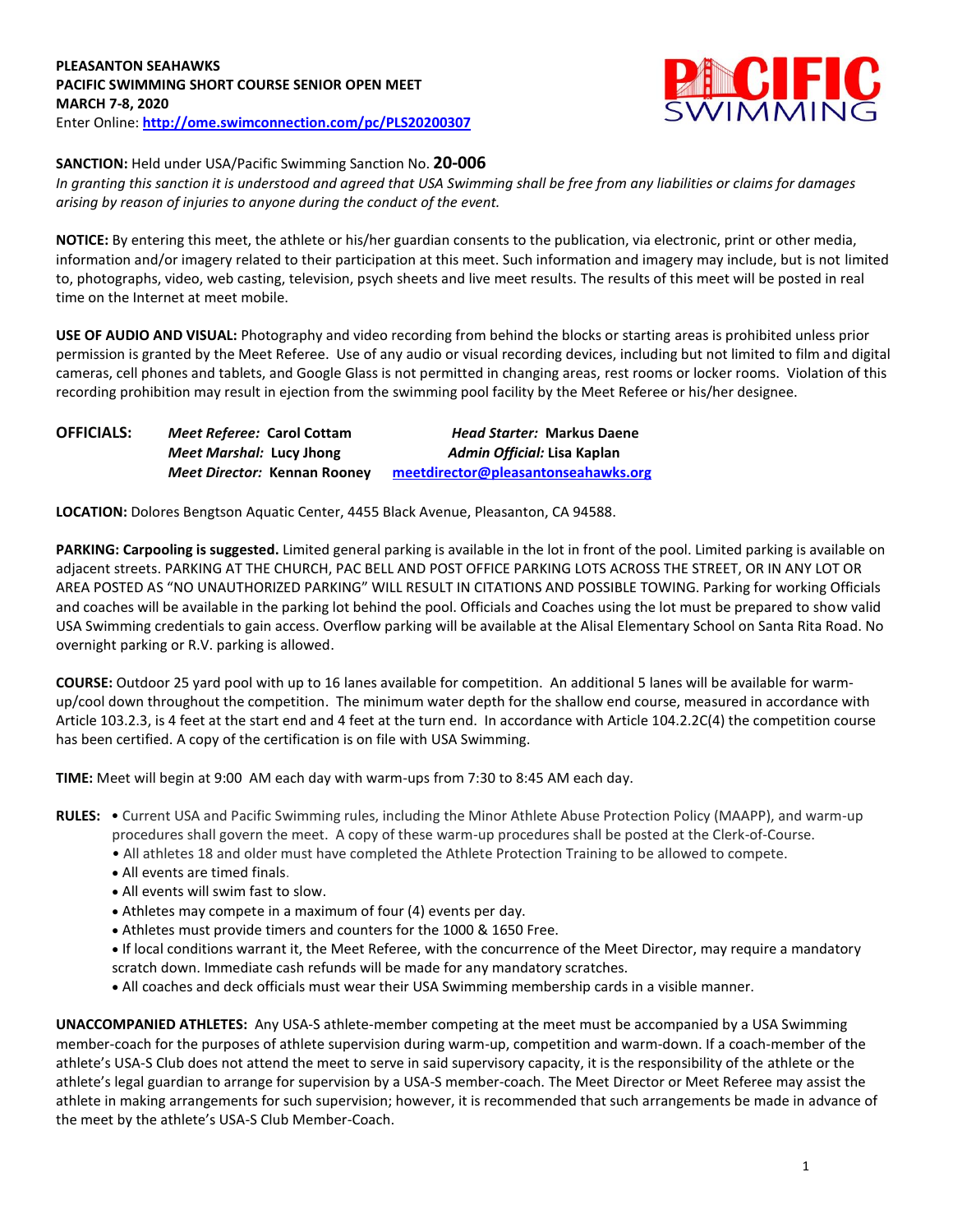**RACING STARTS:** Athletes must be certified by a USA-S member-coach as being proficient in performing a racing start, or must start the race in the water. It is the responsibility of the athlete or the athlete's legal guardian to ensure compliance with this requirement.

**RESTRICTIONS:** • Smoking and the use of other tobacco products is prohibited on the pool deck, in the locker rooms, in spectator

seating, on standing areas and in all areas used by athletes, during the meet and during warm-up periods.

- Sale and use of alcoholic beverages are prohibited in all areas of the meet venue.
- No glass containers are allowed in the meet venue.
- Only athletes, coaches, officials, and volunteers shall be allowed on the pool deck.
- Deck Changes are prohibited.

**•** Destructive devices, to include but not limited to, explosive devices and equipment, firearms (open or concealed), blades, knives, mace, stun guns and blunt objects are strictly prohibited in the swimming facility and its surrounding areas. If observed, the Meet Referee or his/her designee may ask that these devices be stored safely away from the public or removed from the facility. Noncompliance may result in the reporting to law enforcement authorities and ejection from the facility. Law enforcement officers (LEO) are exempt per applicable laws.

**•** Operation of a drone, or any other flying apparatus, is prohibited over the venue (pools, athlete/coach areas, spectator areas and open ceiling locker rooms) any time athletes, coaches, officials and/or spectators are present.

**ELIGIBILITY:** • Athletes must be current members of USA-S and enter their name and registration number on the meet entry card as they are shown on their Registration Card. If this is not done, it may be difficult to match the athlete with the registration and times database. The meet host will check all athlete registrations against the SWIMS database and if not found to be registered, the Meet Director shall accept the registration at the meet (a \$10 surcharge will be added to the regular registration fee). Duplicate registrations will be refunded by mail.

• Athletes 13/Over are eligible to enter this meet. There is no proof of time. Entry times should be the athlete's actual time and not the minimum standard.

• Athletes 11 and 12 years of age must meet the Senior Open time standard as outlined by Pacific Swimming time verification procedures. No refunds will be given if a time cannot be proven.

• Athletes under the age of 11 years are not eligible to compete.

• Disabled athletes are welcome to attend this meet and should contact the Meet Director or Meet Referee regarding special accommodations.

• Entry times submitted for this meet will be checked against a computer database and may be changed in accordance with Pacific Swimming Entry Time Verification Procedures.

- No time conversions will be accepted.
- Entries with "NO TIME" will be rejected.

**SEEDING:** Event seeding will be in the following order: conforming short course yards, non-conforming long course meters, and non-conforming short course meters - USA Swimming rules 207.11.7B. **See Rules for distance events seeding**.

**CHECK-IN:** The meet will be deck seeded. Athletes must check-in at the Clerk-of-Course. No event shall be closed more than 30 minutes before the scheduled start of the session. Close of check‐in for remaining events shall be no more than 60 minutes before the estimated time of the start of the first heat of the event. Athletes who do not check-in will not be allowed to compete in the event.

**SCRATCH RULE:** Athletes entered in a timed final individual event that is seeded on the deck that have checked in for that event, must swim in the event unless they notify the clerk of the course before seeding for that event has begun that they wish to scratch. Failure to swim an event will result in being barred from their next individual event.

**ENTRY FEES:** \$6.50 per individual event plus an \$8.00 per athlete participation fee. Entries will be rejected if payment is not sent at time of request. No late entries will be accepted. No refunds will be made, except mandatory scratch downs.

**ONLINE ENTRIES:** To enter online go to **<http://ome.swimconnection.com/pc/pls20200307>** to receive an immediate entry confirmation this method requires payment by credit card. Swim Connection LLC charges a processing fee for this service, equal to \$1 per athlete plus 5% of the total Entry Fees. Please note that the processing fee is a separate fee from the Entry Fees. If you do not wish to pay the processing fee, enter the meet using a mail entry. **Entering online is a convenience, is completely voluntary, and is in no way required or expected of an athlete by Pacific Swimming.** Online entries will be accepted through Wednesday, February 26, 2020.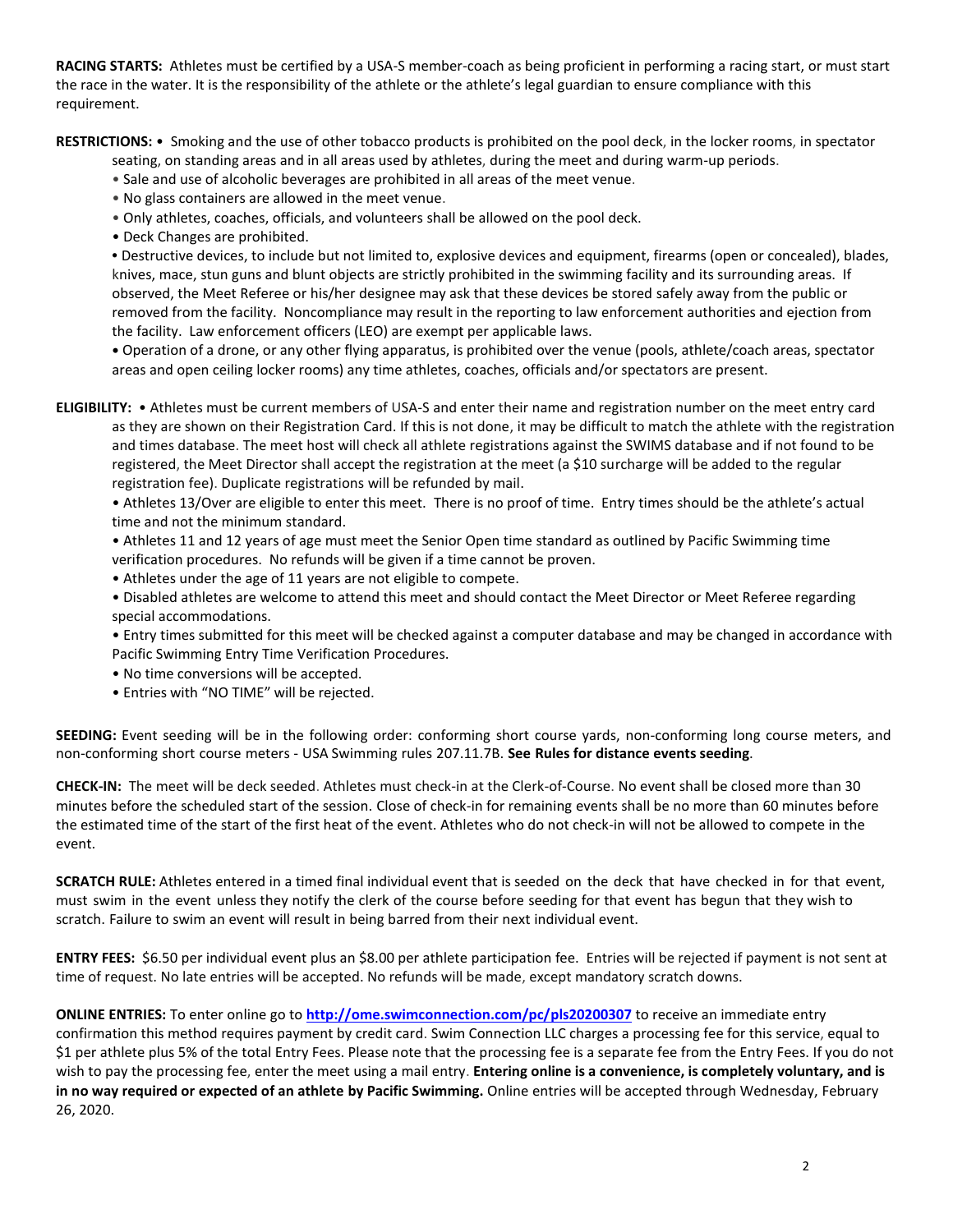**MAILED OR HAND DELIVERED ENTRIES:** Entries must be on the attached consolidated entry form. Forms must be filled out completely and printed clearly with athlete's best time. Entries must be entered using the current Pacific Swimming procedure: and postmarked by midnight, Monday, February 24, 2020 or hand delivered by 6:30 p.m. Wednesday, February 26, 2020. Requests for confirmation of receipt of entries should include a self-addressed envelope.

### **Make check payable to: Pleasanton Seahawks**

**Mail entries to: Dan Chen 1063 Nelson Court Pleasanton, CA 94566**

**AWARDS:** None.

**ADMISSION:** Free. No programs will be sold.

**HOSPITALITY:** Hospitality available for coaches, officials, timers, and volunteers. Lunches will be provided for coaches and working deck officials. There will be a snack bar.

### **MISCELLANEOUS:**

|               | Saturday, March 7, 2020 |                |               | Sunday, March 8, 2020 |             |  |  |  |
|---------------|-------------------------|----------------|---------------|-----------------------|-------------|--|--|--|
| <b>EVENT#</b> | <b>EVENT</b>            | <b>EVENT#</b>  | <b>EVENT#</b> | <b>EVENT</b>          | <b>EVEN</b> |  |  |  |
| $\mathbf{1}$  | <b>500 FREE</b>         | $\overline{2}$ | 15            | 400 I.M.              | 16          |  |  |  |
| 3             | 200 BACK                | 4              | 17            | <b>200 FREE</b>       | 18          |  |  |  |
| 5             | 100 BREAST              | 6              | 19            | <b>100 FLY</b>        | 20          |  |  |  |
| 7             | <b>200 FLY</b>          | 8              | 21            | 50 FREE               | 22          |  |  |  |
| 9             | <b>100 FREE</b>         | 10             | 23            | 200 BREAST            | 24          |  |  |  |
| 11            | 200 I.M.                | 12             | 25            | 100 BACK              | 26          |  |  |  |
| 13            | <b>1650 FREE</b>        | 14             | 27            | <b>1000 FREE</b>      | 28          |  |  |  |

# **Saturday, March 7, 2020 Sunday, March 8, 2020 EVENT # EVENT EVENT # EVENT # EVENT EVENT #** 1 | 500 FREE | 2 | | 15 | 400 I.M. | 16 3 | 200 BACK | 4 | | 17 | 200 FREE | 18 5 | 100 BREAST | 6 | | 19 | 100 FLY | 20 7 | 200 FLY | 8 | 21 | 50 FREE | 22 23 200 BREAST 24 11 | 200 I.M. | 12 | | 25 | 100 BACK | 26

Events 13-14 and 27-28 will be swum fastest to slowest alternating women and men There will be a 10 minute break before the start of these events

Time standards may be found at:<http://www.pacswim.org/swim-meet-times/standards>

#### 3

## **ORDER OF EVENTS**